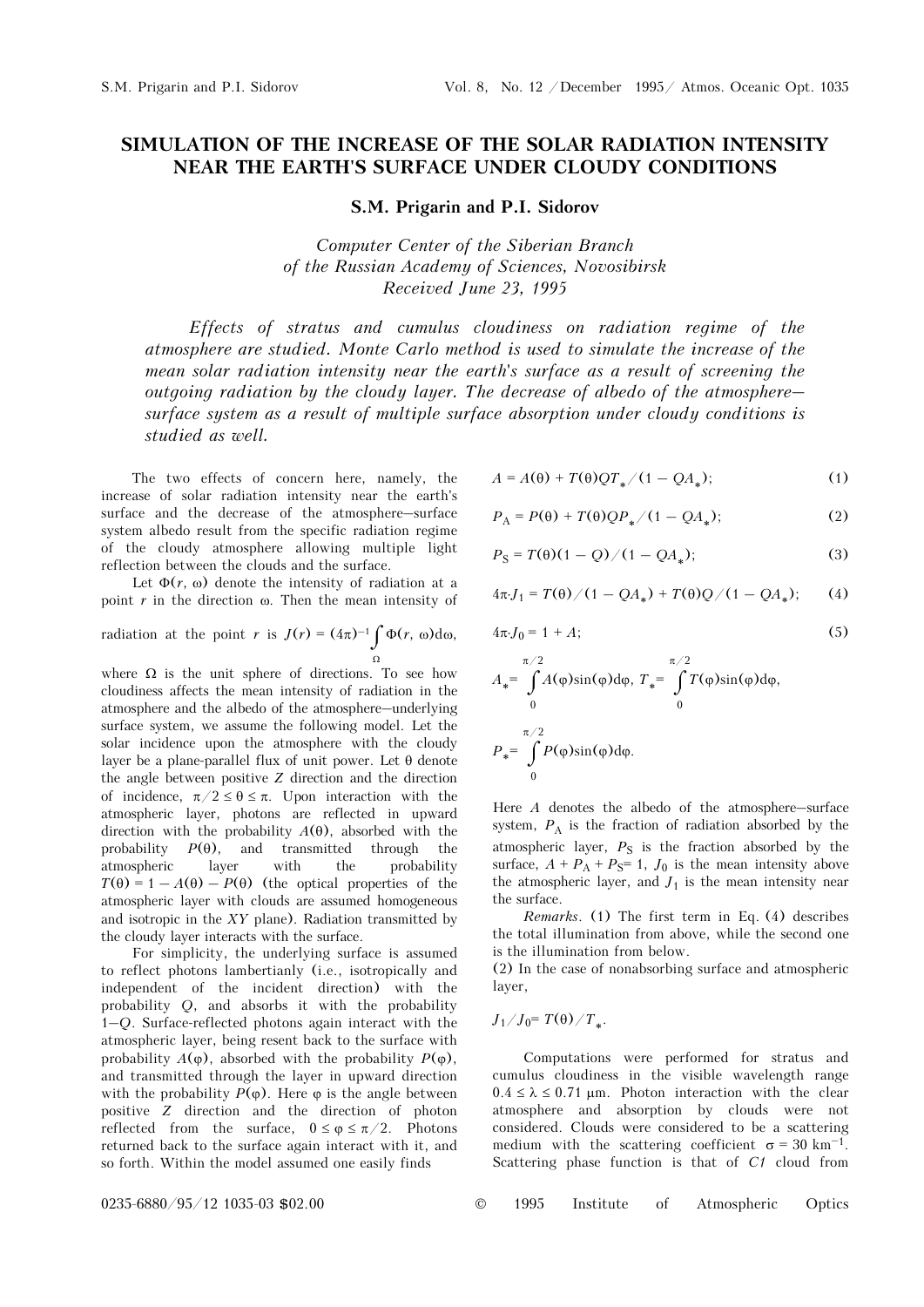

*FIG.* 1. Ratio of the mean radiation intensity for the cloud layer—surface system to that in the absence of clouds;  $\theta = 0^{\circ}$  (solid line),  $\theta = 30^{\circ}$  (dashed line) and  $\theta_0$  = 60 (dot-and-dash line); stratus cloud layer 50 (a) and 100 m (b) thick and cumulus clouds at  $h_0$  = 100 m,  $n_0$  = 0.9,  $d_0$  =  $h_0$  (c) and  $h_0$  = 200 m,  $n_0$  = 0.7, *and*  $d_0 = h_0$  *(d)*.



*FIG.* 2. Ratio of the albedo in the absence of clouds to that for the cloud layer—surface system:  $\theta_0 = 0^\circ$  *(solid line)*,  $\theta_0 = 30^\circ$  *(dashed line)* and  $\theta_0 = 60^\circ$  *(dot*and-dash line); stratus cloud layer 50 (a) and 100 m (b) thick and cumulus clouds with  $h_0 = 100$  m,  $n_0 = 0.9$ , and  $d_0 = h_0(c)$  and  $h_0 = 200$  m,  $n_0 = 0.7$ , and  $d_0 = h_0 (d)$ .